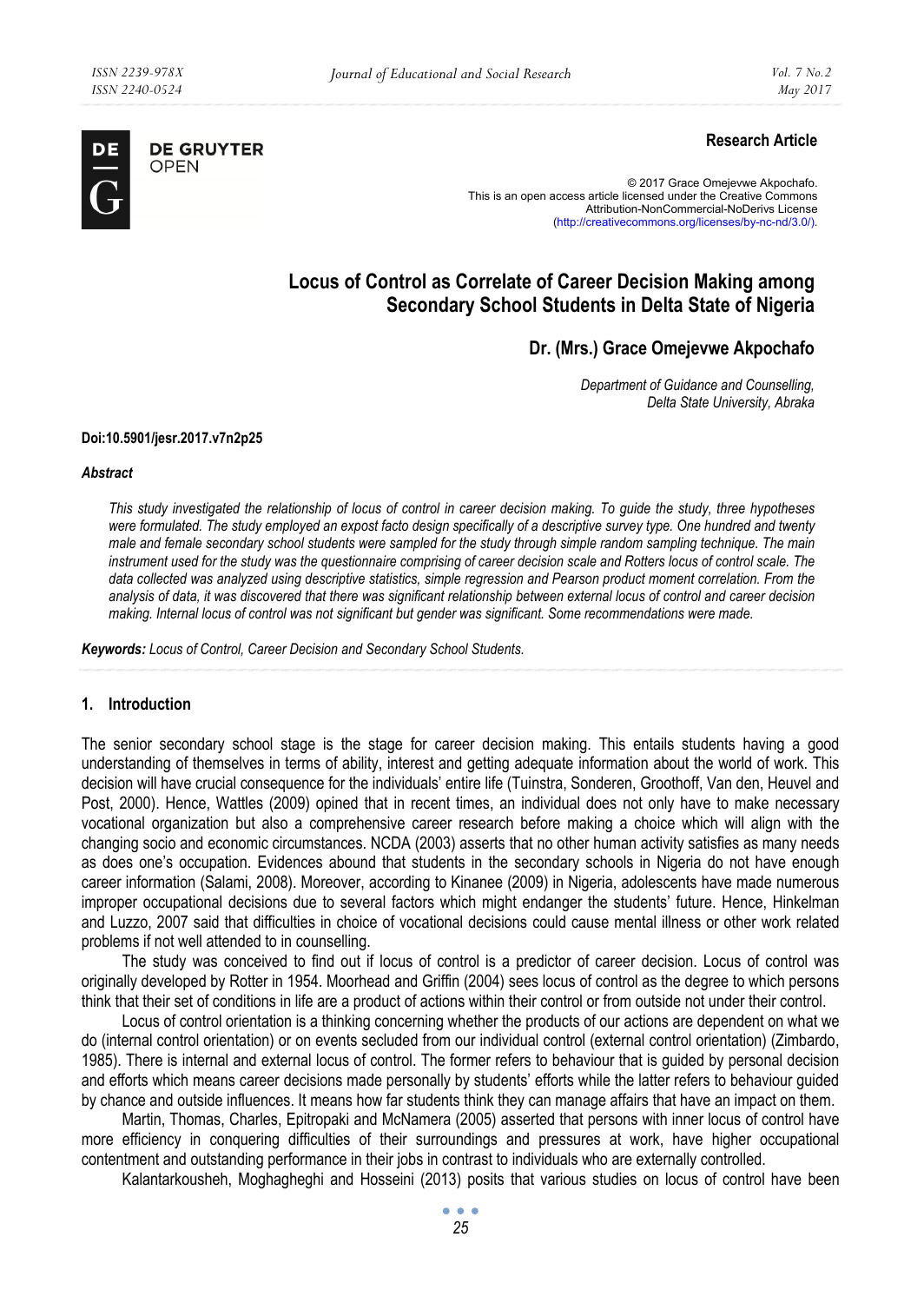carried out in Iran showing different outcomes. Some have shown positive correlation between locus of control and work fatigue while a study by Ghahramani, Arastehnazar and Meenar (2011) found no correlation between the two.

Stebleton (2007) discovered that adolescents possessed external locus of control and thinks that there are different outside elements that are capable of influencing their career decision. Moreover, Muner and Morre (2003) have associated internal locus of control with high self esteem, job satisfaction, high self efficacy and high education aspirations. Furthermore, Suzanne H. Leese (2004) reported that Black Americans face a higher external locus of control with regards to careers. Amadi (2010) revealed in his work of a positive correlation between internal locus of control and a more favourable educational attainment.

Chan and Silver Thorne (2008b) asserts that individuals with internal locus of control are more resistant and have better capabilities in coping with vocational pressures and stress compared with those who have external locus of control. Moreover, Martin et al (2005) have indicated that individuals with internal locus of control are more capable of overcoming problems of the environment and job stresses, have increased job satisfaction and excellent function in the working environment compared to those who have external locus of control.

Gender is another variable being investigated in this study. The study wants to find out if any relationship exists between locus of control gender and career decision making.

### **2. Research Questions**

The following research questions were asked to guide the study:

- i. Is there any relationship between external locus of control and career decision making of secondary school students?
- ii. Is there any relationship between internal locus of control and career decision making of secondary school students?
- iii. Is there any relationship between locus of control of gender and career decision making of secondary school students?

#### **3. Hypotheses**

Three hypotheses were formulated for this study and they are as follows:

- i. Null hypothesis: Ho: External locus of control has no significant relationship with career decision making among secondary school students. Alternate: **HA:** External locus of control has significant relationship with career decision making among secondary school students.
- ii. **HO:** Internal locus of control has no significant relationship with career decision making of secondary school students.

**HA:** Internal locus of control has significant relationship with career decision making among secondary school students.

iii. **HO:** Gender has no significant relationship with locus of control and career decision making of secondary school students.

**HA:** Gender has significant relationship with locus of control and career decision making of secondary school students.

### **4. Methodology**

The study employed an expost-facto design, specifically, a descriptive survey type. This design is suitable for this study because it is after the facts and it collects data in its natural occurrence. Moreover, there is no manipulation of variables.

The target population for this study included all SS II secondary school students in Ethiope East Local Government Area of Delta state. This class was choosen because they have made their career decisions. The sample consisted of one hundred and twenty (120) secondary school students made up of 66 male and 54 female. The sample was selected using simple random sampling technique to select four schools. The main instrument used for this study was the questionnaire. Two different instruments were used. The first was the career decision scale (CDS) and second Rotters locus of control scale.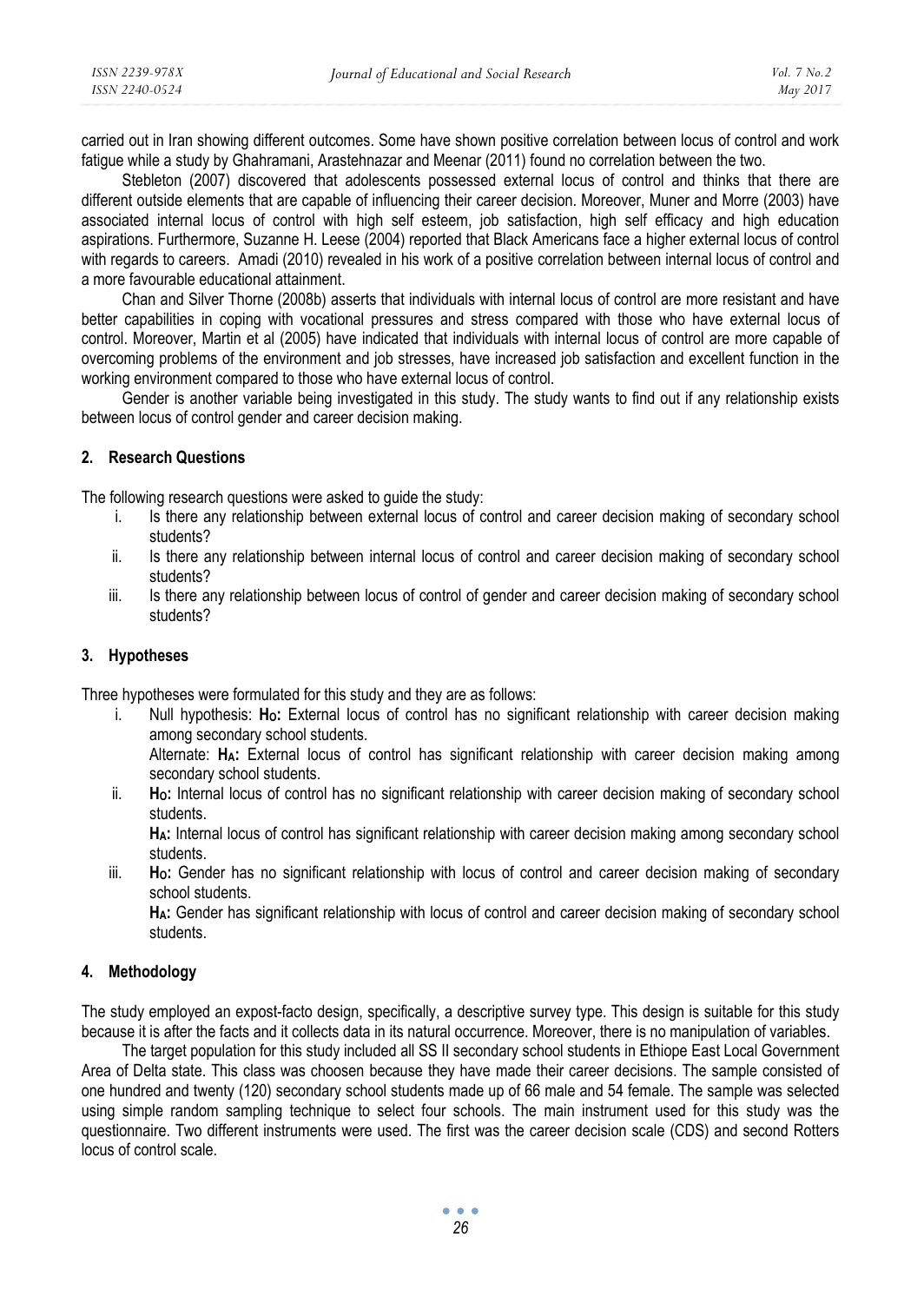## **5. Career Decision Scale**

The career decision scale was adapted from Obiunu (2005). His original scale was made up of 40 items. The scale used for this study was made up of 18 items. The first part was information on demographic data of age, gender, location and school. It was structured on a four point scale of Strongly agree (SA), Agree (A), Disagree (D) and Strongly disagree (SD). High scores indicates high level of career decision making ability. Examples of items on the questionnaire are:

- 1. I am certain I made the right decision
- 2. I doubt my competence in making career decision.

### **6. Rotter's Locus of Control Scale**

Rotters originated this scale in 1966 and it was used to evaluate the locus of control of the subjects. It consist of 29 item statement of which 23 are keyed and six fillers. Each item had two statements which the respondents read and choose the one with which they agree more. In each item, one statement expressed external locus of control while the other expressed internal locus of control. Rotter (1966) reported test-retest reliability estimate ranging from .70 to .80 and internal consistency ranged from .65 to .79.

Samples of the items in the instrument are:

- 1a. I have often found that what is going to happen will happen.
- b. Trusting to fate has never turned out as well for me as making a decision to take a definite course of action.
- 2a. In my case, setting what I want has little or nothing to do with luck.
- b. Many times, we might just as well decide what to do by flipping a coin.

### **7. Content and Construct Validity of the Instrument**

The researcher revalidated the scale since this environment is different from the environment that Rotters used. Initially, the researcher used the 23 real items avoiding the fillers since they were not scored. When subjected to Principal Analysis and Varimax Rotation method with Kaiser Normalization, the number of items in the instrument was reduced to 17. The rotated component matrix showed the construct validity within the range of .46 and .82. This shows that the 17 items were compatible and have good construct validity. The career decision scale initially were 20 items but using factor analysis two were removed bringing it to 18. The rotated component matrix gave the construct validity within the range of .53 to .92. This implies the instrument had a good construct validity.

### *7.1 Reliability*

The researcher used the Cronbach alpha method to get the reliability of the instrument. Rotters locus of control scale yielded a coefficient alpha of r=.65 and career decision scale was r=.80 p<.05.

### **8. Data Analysis**

The data gathered were analyzed using descriptive statistics, simple regression and Pearson product moment correlation.

### *8.1 Hypothesis 1:*

External locus of control has no significant relationship with career decision making of students.

|            | Sum of squares | df       | Mean square |     | SE   |     |    | r <sup>2</sup> adi. | Sian. |
|------------|----------------|----------|-------------|-----|------|-----|----|---------------------|-------|
| Regression | 3414.293       |          | 3414293     | 196 | 9.10 | .67 | 44 | .43                 | .000  |
| Residual   | 43097.07       | らつ<br>ےں | 82879       |     |      |     |    |                     |       |

Table 1: External locus of control and career decision making of students

Total 7724.000 53 \*P<.05 levelof significance N=120.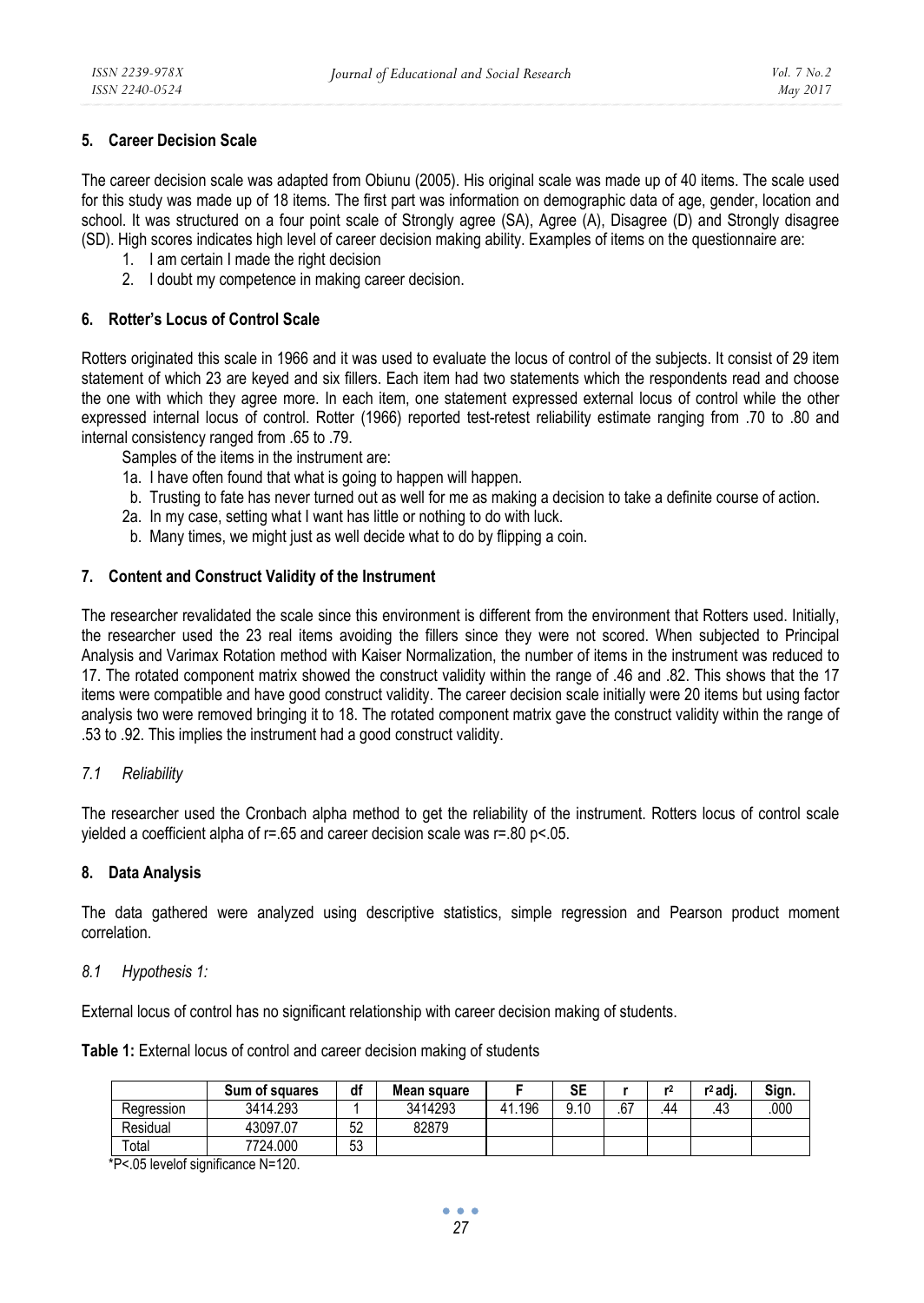As shown above, a correlation of .67 with a computed F(1,53)=7.01, p<.05. Hypothesis 1 was therefore rejected. This indicates significant relationship between students with external locus of control and career decision. The conclusion is drawn that external locus of control predicts career decision.

### *8.2 Hypothesis 2:*

Internal locus of control has no significant relationship with career decision making of students.

**Table 2:** Internal locus of control and career decision among secondary school students

|            | Sum of squares | df | Mean square |       | SE    |    | r   | r <sup>2</sup> adi. | Sign. |
|------------|----------------|----|-------------|-------|-------|----|-----|---------------------|-------|
| Rearession | 526.129        |    | 526129      | 4.193 | 11202 | 24 | .06 | .05                 | .045  |
| Residual   | 8407.24        | 67 | 125481      |       |       |    |     |                     |       |
| Total      | 8933.333       | 68 |             |       |       |    |     |                     |       |

\*P<.05 level of significance N=120.

As shown in the Table 2, there is a correlation of .24 with a computed  $F(1,68)=4.19$ , p<.05. This indicated that there is a linear positive relationship which is statistically significant at .05. There is a practical significance. It accounted for 5% amount of variance in career decision making in the population.

### *8.3 Hypothesis 3:*

Gender has no significant relationship with career decision making of students.

**Table 3:** Mean, SD and relationship between gender and CD among secondary school students

| Variable | No. | M     | MD   | SD    |               |     | ۳Z  | $r^2$ adj. | <b>Decision</b> |
|----------|-----|-------|------|-------|---------------|-----|-----|------------|-----------------|
| Male     | 66  | 51.56 | 4.57 | 10.91 | $^{\circ}.01$ | .24 | .06 | .05        | P < 0.05        |
| Female   | 54  | 56.3  |      | $-13$ |               |     |     |            |                 |
| Total    | 120 |       |      |       |               |     |     |            |                 |

\*P<.05 level of significance N=120.

The table above shows a correlation of .24 with a computed  $F(1,119) = 7.01$ ,  $p < 0.05$ . Hypothesis 3 was therefore rejected. This indicates significant correlation between gender and career decision of secondary school students. The conclusion is drawn that gender is a correlate of career decision and it predicts career decision with  $r<sup>2</sup>$  adj .05 which accounted for 5% amount of variance in career decision. The direction of variance is in favour of the female students with the M=56.13, SD=7.13 in comparison to the mean of male students, M=51.56, SD=10.91. The mean difference MD =4.57 as shown in Table 3. This implies that female students make better career decision making than their male counterparts.

**Table 4:** Correlation matrix of gender, career decision, external locus of control and internal locus of control

| Variable   | Gender   | СD     | ELC | ILC |
|------------|----------|--------|-----|-----|
| Gender     |          |        |     |     |
| <b>CD</b>  | $.24***$ |        |     |     |
| ELC        | $.30*$   | .67%%  |     |     |
| י וו<br>י∟ | .06      | $.24*$ | .00 |     |

As shown in Table 4, CD and gender are significant. There is linear correlation between CD and gender. There is also correlation between external locus of control and CD. As for internal locus of control and external locus of control, there is zero correlation. No linear relationship.

### **9. Discussion of Findings**

The first finding was significant relationship between external locus of control and career decision making of secondary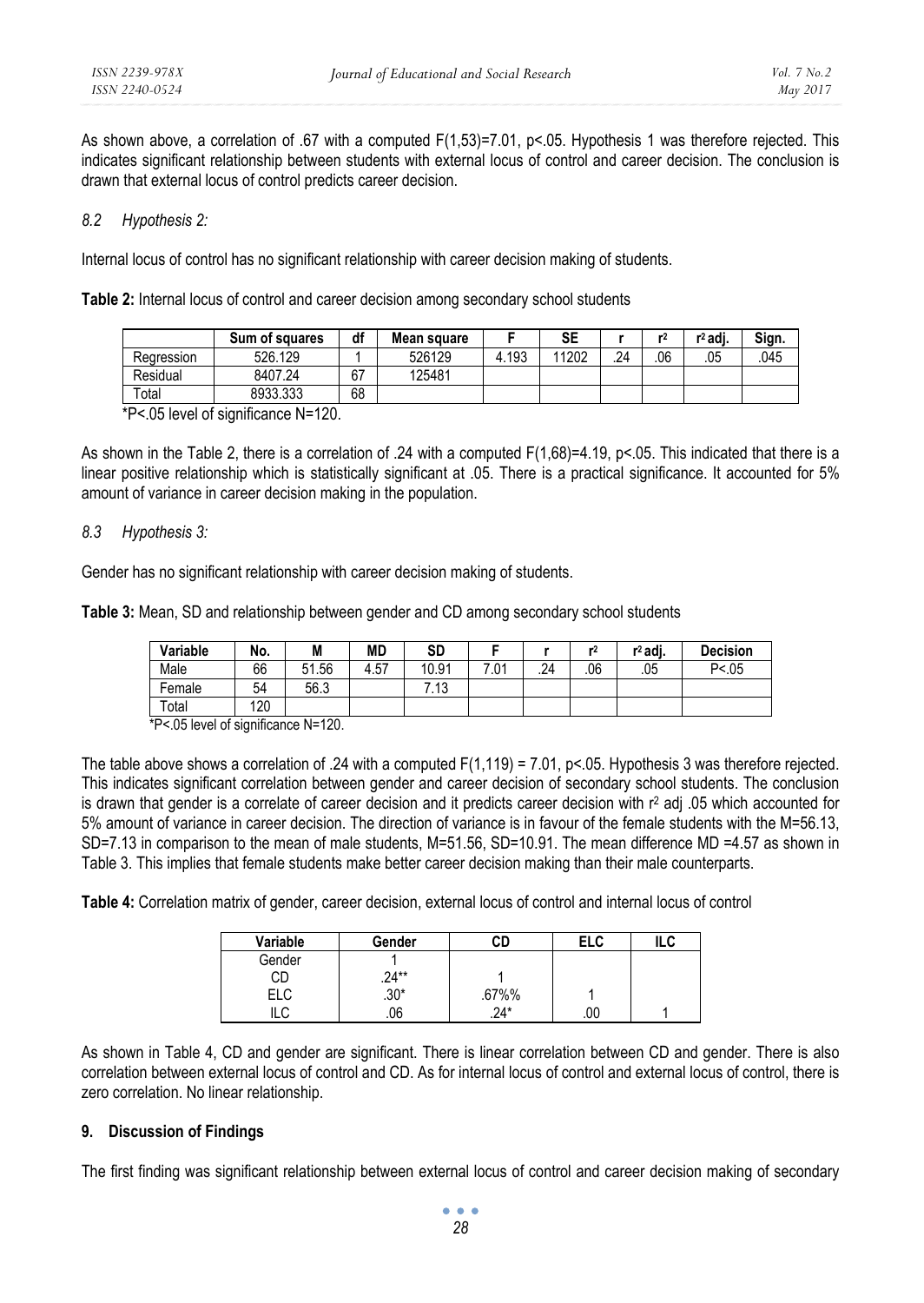school students. Stebleton's (2007) work corroborates this finding. He found out that adolescents possessed external locus of control and thinks that there are different outside elements that are capable of influencing their career decision.

The second findings show significant relationship between internal locus of control and career decision making. This is in agreement with the following findings; Martin et al (2005) indicated that persons with inner locus of control have more efficiency in conquering difficulties of their surroundings and pressures at work, have higher occupational contentment and outstanding performance in their jobs in contrast to individuals who are externally controlled. Moreover, Amadi (2010) found a positive correlation between internal locus of control and a more favourable educational attainment. Furthermore, Chan and Silver Thorne (2008b) also asserts that persons who are controlled from inside are resistant and have superior potential in withstanding occupational stress in contrast to individuals who are externally controlled.

The third finding showed that gender was significant. This means that locus of control has more relationship with female students in relation to career decision making.

#### **10. Conclusions and Recommendations**

The conclusion can be made that both external and internal locus of control are crucial in career decision making of secondary school students. Moreover, female students make better career decision making. Based on the conclusions of this study, the following recommendations are made:

One crucial work of counsellors is to assist students through stages that enable them to make good career decision. As such, since internal locus of control was significant, counsellors should ensure techniques that allow individuals to make career decisions based on their personal decisions and efforts. This type of decision no doubt according to authorities cited in the works makes for job satisfaction, capable of overcoming problems in environment and job stress and so on.

Moreover, counsellors should be guided by external influences that influence students in their career decision making. Students should be exposed to career information and mentors. This will help to boost their career decision making ability.

Furthermore, students should be exposed to career decision making skills for this will go a long way in their making a worthwhile decision.

#### **11. Limitation**

The sample size was 120 and drawn only from Delta State as such findings cannot be generalized beyond the population of study but nevertheless it has heuristic value for practicing counsellors.

#### **References**

- Amadi, M. (2010). Affective determinant of ESL success. Unpublished M.Ed. project Department of Teacher Education, University of Ibadan.
- Chen, Jui-Chan, and Silverthorne, C. (2008b). The impact of <IT>Locus</IT>of control on job stress, job performance and job satisfaction in Taiwan. *Leadership and Organization Development Journal,* 29(7), 572-582.
- Ghahramani, M., Arastehnazar, Z. and Meenar, M.A. (2011). Effect of locus of control on burnout in instructors of Iranian Government Literal Movement. *Quarterly Journal of Career and Organizational Counselling,* 8(3), 69-84.
- Hinkelman and Luzzo (2007). Mental health and career development of college students. *Journal of Counselling and Development,* 85, 143-147.
- Kalantarkousheh, S.M., Moghagheghi, H; and Hosseini, S.M. (2013). Surveying the relationship between locus of control and academic achievementamong students at Allameh Tabatabaol University. *International Journal of Physical and Social Sciences,* 3(12), 378-389.
- Kinanee, J.B. (2009). Factors in the career decision-making of nurses in Rivers state of Nigeria: implication for counselling. *Journal of Psychology and Counselling,* 1(8), 134-138.
- Lease, S.H. (2004). Effects of LOC, work knowledge and mentoring on career decision making difficulties: Testing the role of race and academic institution. *Journal of Career Assessment,* 12(3), 239-254.
- Martin, R. Thomas, G. Charles, K. Epitropaki, O. and McNamara R. (2005). The role of leader-member exchange in mediating the relationship between locus of control and work reactions. *Journal of Occupational and Organizational Psychology,* 78(1), 141- 147.
- Moorhead, G. and Griffin, R.W. (2004). Organizational behaviour. Managing people and organizations (7<sup>th</sup> ed.) Boston Hoyhton Mifflin